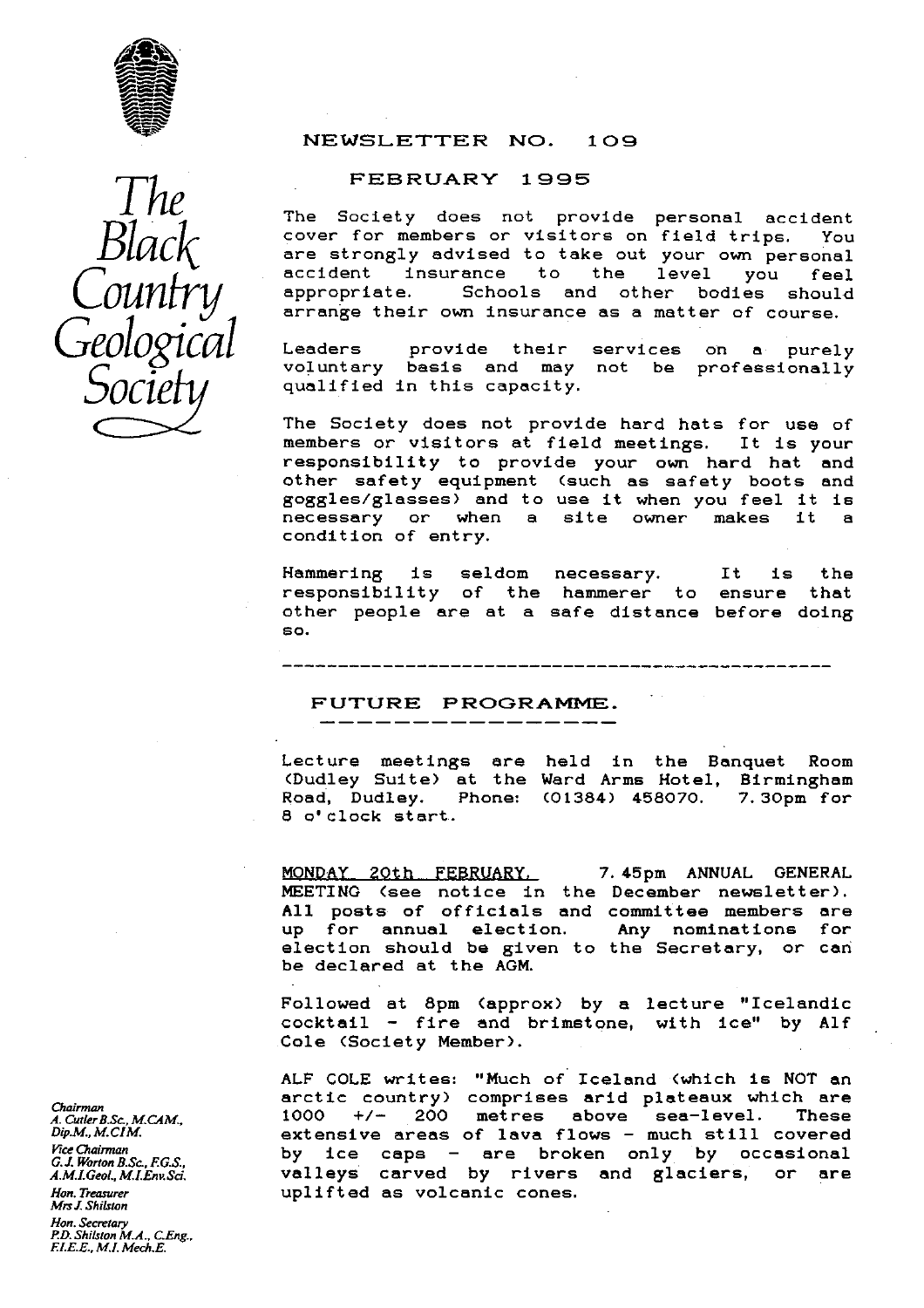The world's oldest democracy is one of the newest land areas. It straddles the Mid Atlantic Ridge; no rocks are older than 16 million years, some are less than 10 years old and still warm.

Large areas of Iceland have been built up within the last 1 million years, and 10% of the surface is covered by lavas less than 10, 000 years old. About 200 volcanoes have been active since glacial times; indeed there have been over 30 separate eruptions this century, some of the most recent providing exciting evidence of the ongoing rift process. One rather special feature is the rift lines of craters occupying fissure rows produced by widening movements across the Mid Atlantic Ridge; these cause the North-South splitting across the country due to dilation".



EVZ : east **volcanic zone WVZ : west volcanic zone** TFZ : **Tjornes fracture zone S : Surtsey**

ALF COLE, who is **a** Society member, trained as an inorganic chemist and worked at, among other places, Wolverhampton Poly and Sandwell College. His interest in geology is as a hobby; he has an CU degree in geology and is Secretary of the Open University, West Midlands branch.

SATURDAY 25th FEBRUARY 10am-5pm)<br>SATURDAY 11th MARCH 10am-5pm) SATURDAY 11th MARCH Second and third dayschools of the **series** of 3-linked dayschools Midlands through geological time" run by University of Birmingham.

Details and booking: School of Continuing Studies, University of Birmingham Edgbaston, Birmingham 815 2TT. phone: (0121) 414-5606/7/8

**MONDAY 20th MARCH.** *(Note the change of date).* Lecture "Mining and mineral exploration in Russia" by Clyde Lays (RTZ Mining & Exploration Ltd).

The RTZ Group is one of the world's major mining and mineral combines, with interests worldwide in iron ore, copper, lead, zinc and precious metals. This activity requires a continuous programme of exploration for new sites, and for development of **existing ones.**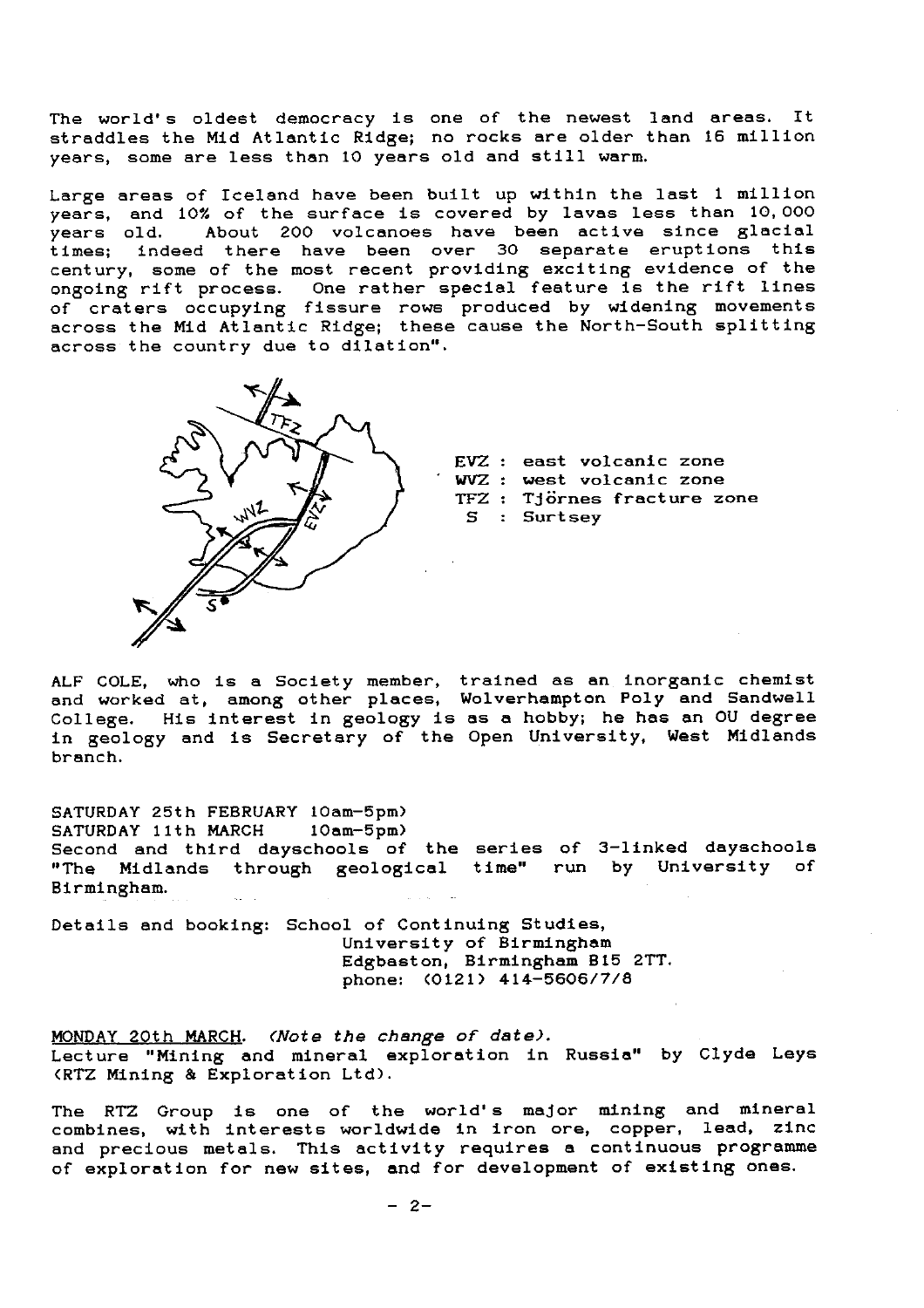This lecture will describe exploration and evaluation techniques used by the company, and will be illustrated by examples of prospecting in Russia.

CLYDE LEYS is a geologist with RTZ's Mining and Exploration Company, and has worked for them in many parts of the world.

SATURDAY (NOTE - Saturday) APRIL 22nd. Field meeting to the area around Brampton Bryan, Worcestershire. Leader: Dr. Helen Boynton

Meet 1Oam at the village green at Brampton Bryan (grid ref: 371724). This is just off the A4113 Ludlow-Knighton road, about 10 miles west of Ludlow.

The meeting will look at the Pre-cambrian, Cambrian and Silurian formations in the attractive area of the Welsh Borderland around Brampton Bryan and Pedwardine. The general strata of the area are Silurian Wenlock series but Pedwardine has an inlier of Pre-Cambrian grits and conglomerates of the Western Longmyndian series and also a Cambrian inlier of Shineton shales.

This **is** <sup>a</sup> Joint *field meeting kindly organised by Shropshire Geological Society. They have arranged for a local pub ' THE ROYAL* GEORGE *INN' at Lingen to provide a PUB LUNCH -* probably soup and a ploughman's - *for those who book It in advance and it is hoped that members will take advantage of this facility.*

*The charge is £3 per person payable to Sue Beale, Shropshire Geological Society, 63 Shrewsbury Road, Church Stretton. Shropshire SY6 6EX (phone: 01694-723679).* 

*--- A BOOKING FORM IS WITH THIS NEWSLETTER ---*

*---* HARD HATS ARE REQUIRED FOR THIS FIELD MEETING

WEDNESDAY 26th APRIL.

lAfternoon visit to salt mine at Winsford, Cheshire. This is Britain's only dry salt mine.

Party is limited to 12 - ADVANCE BOOKING IS ESSENTIAL. See separate sheet with booking form in this newsletter.

THURSDAY (NOTE - *THURSDAY)* 27th APRIL. Soint lecture meeting with the West Midlands branch of The Geological Society at the Ward Arms Hotel. The timing of this meeting will be HALF AN HOUR EARLIER than usual  $-$  7pm for 7.30pm start.

Lecture: "Mineral exploration and the environment - studies in the Pacific and the Andes" by Professor H. Colley (Oxford Brookes University).

Nowadays mineral companies have to be aware of the environmental effects of their activities and frequently they have had a 'bad press' in this regard. This lecture will consider in particular the

 $- 3 -$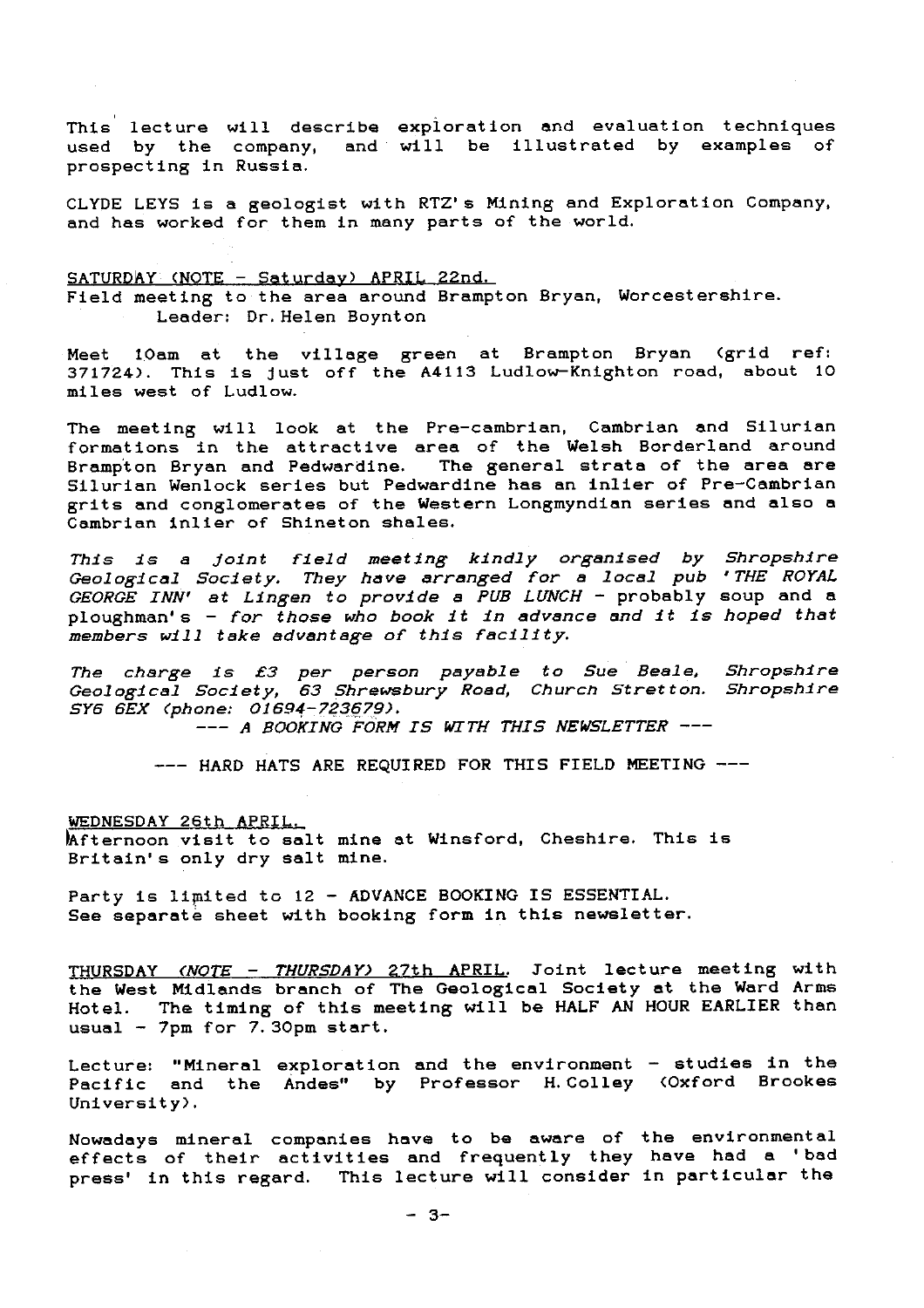impact of mineral exploration and the subsequent extraction of minerals on the environment and Professor Colley will take as examples two areas where he has first-hand knowledge - the Pacific Ocean and the Andes of South America.

PROFESSOR COLLEY is head of Geology and Cartography at Oxford Brookes University. In this capacity he has been carrying out research and exploration in the Andes, and previously when he worked for the Fiji Geological Survey he was involved in mineral exploration in the Pacific. He also has a special interest in the training of geologists, enquiring whether current university teaching is suitable for the needs of industry afterwards.

SUNDAY 14th MAY. Field meeting to Horton-in-Ribbledale, Yorkshire, organised by The Geological *Society* of London (Yorkshire Group). BCGS members are invited to attend, but must book a place by contacting the Secretary (Ian Prior) at Sheffield on 01142-551480.

MONDAY 15th MAY. Lecture "The origin and use of semi-precious stones" by Barry Taylor (Society member).

BARRY TAYLOR writes: "The talk will cover the wide variety of minerals that are often called 'Semi-precious stones'. Specimens and slides will illustrate the extensive spectrum of *semi-*precious stones and minerals in use for Jewellery manufacture. Topics covered will include details of the various environments of formation for these minerals, giving an insight into WHY and WHERE they can be found and HOW they are formed.

The minerals covered will include 'the Quartz Group' with **its many** varieties – quartz, amethyst, citrine, chalcedony, carnelian and agate - and other mineral groups including Garnet, Tourmaline and Feldspar. Also included will be some of the softer minerals that are often **to be found in jewellery manufacture.**

The talk should be both enjoyable and informative, with something new for everyone".

BARRY TAYLOR, who is a Society member, has a particular interest in minerals and has assembled a substantial collection of prime specimens. He will-bring along a selection from his collection to illustrate the lecture.

EVENING FIELD MEETINGS TO THE LICKEY HILLS.

The Lickey Hills are an interesting and varied local geological area and we are holding two Monday evening field meetings (7pm-9pm) to cover the best parts. Each evening will be a self-contained visit but if you can come to both - so much the better.

MONDAY 12th JUNE (7pm-9pm). Evening field meeting to the Lickey Hills (part 1).

MONDAY 26th JUNE (7pm-9pm). Evening field meeting to the Lickey Hills (part 2).

 $- 4 -$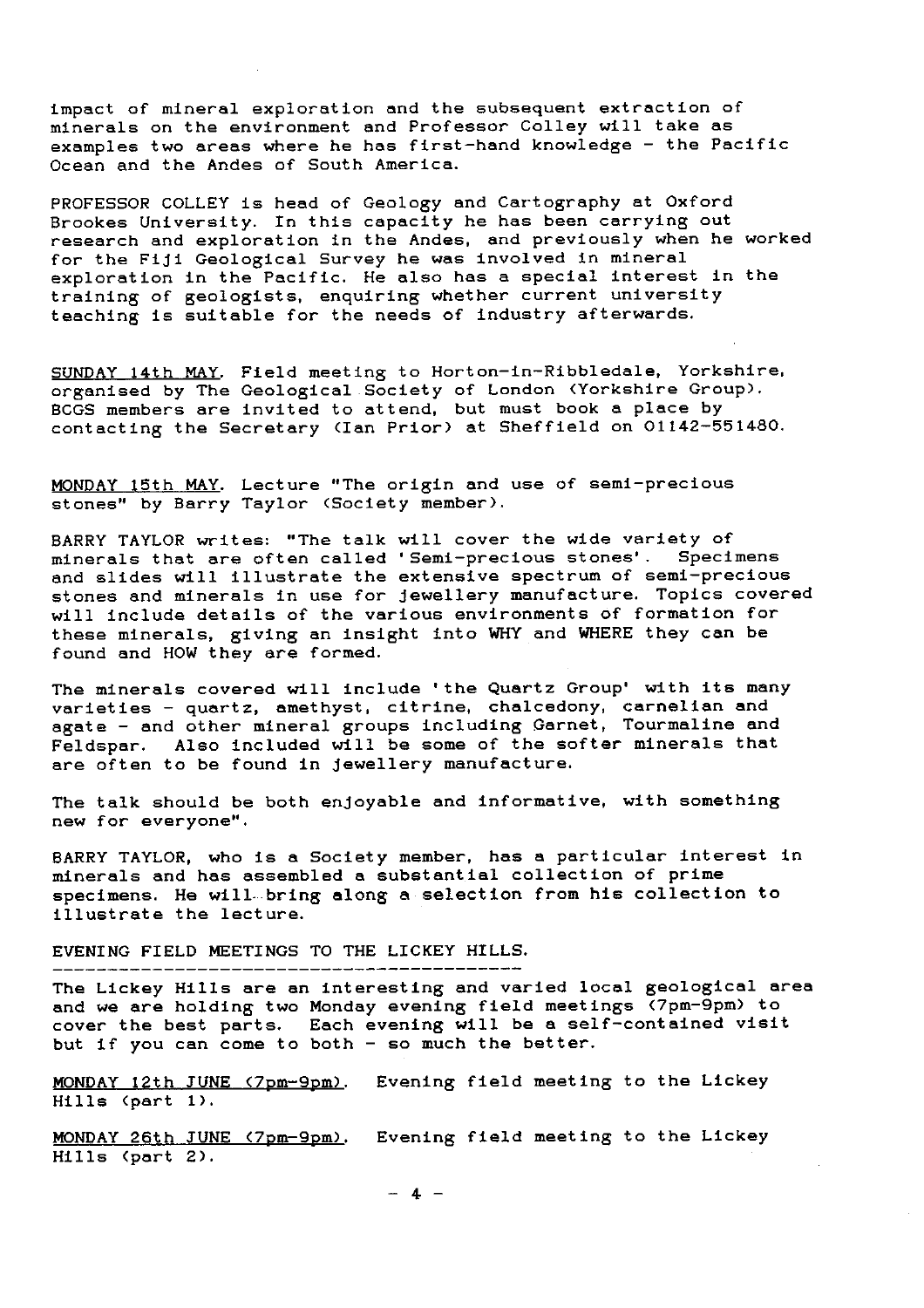MONDAY 19th JUNE. Lecture "Alaska and the Yukon - glaciers and gold" by Paul Shilston (Society member).

SUNDAY 24th SEPTEMBER . Field meeting to Lathkill Dale and Stoney Middleton, Derbyshire. Leader: Dr. Cynthia Burek (Open University).

MONDAY 2nd OCTOBER. Lecture "The geology of the Solar System" by Dr. Bob Owens (National Museum of Wales).

MONDAY ? OCTOBER (date to be announced). Lecture "Geology of the Canary Islands" by Dr. John Stanley (Keele University).

MONDAY 27th NOVEMBER. Lecture "Thrust tectonics and piggyback basins in the western Spanish Pyrenees". By Dr. Jonathan Turner (Birmingham University).

MONDAY 15th JANUARY1996. Lecture "The Great Dyke of Zimbabwe" by Dr. J. I. Langford (Birmingham University).

# **EDITORIAL**

How does the non-geological world report the Japanese earthquake ? I've had a cursory look at recently produced magazines. Articles<br>had to be burriedly written to meet press deadlines. Many had to be hurriedly written to meet press deadlines. completely ignored the event.

The earthquake, registering 7.2 on the Richter scale is reported to be of shallow focus, a mere 19km, and the epicentre was 20km offshore in Osaka Bay.

*' New Civil Engineer'* reported that exceptionally high vertical exaggeration played a significant part in the collapse of hundreds of medium rise buildings and at least one elevated highway. Vertical forces may have been over 100% of gravity. (Worldwide building codes take no specific account of vertical forces which are usually less damaging than the horizontal movements).

No post 1980 buildings incorporating full earthquakes strengthening have been reported as suffering any structural damage, a credit to modern building codes and standards. The new airport on an island in Kobe harbour suffered little damage.

Japanese codes require buildings to be stronger and with less ductility than those of the USA. In low power earthquakes Japanes buildings suffer less damage, but in extreme cases more damage results. Kyoto had particularly strong timber jointing in its ancient, ornate temples and these suffered little damage.

*'New Scientist'* writes on the uncertainty of seismological prediction. Despite tremendous investment in research, scientists were looking in the wrong place.

*'Post Magazine',* the insurance weekly, comments that insurance shares were sent tumbling but that foreign insurers can count some blessing as the Japanese government pays excess of loss insurance.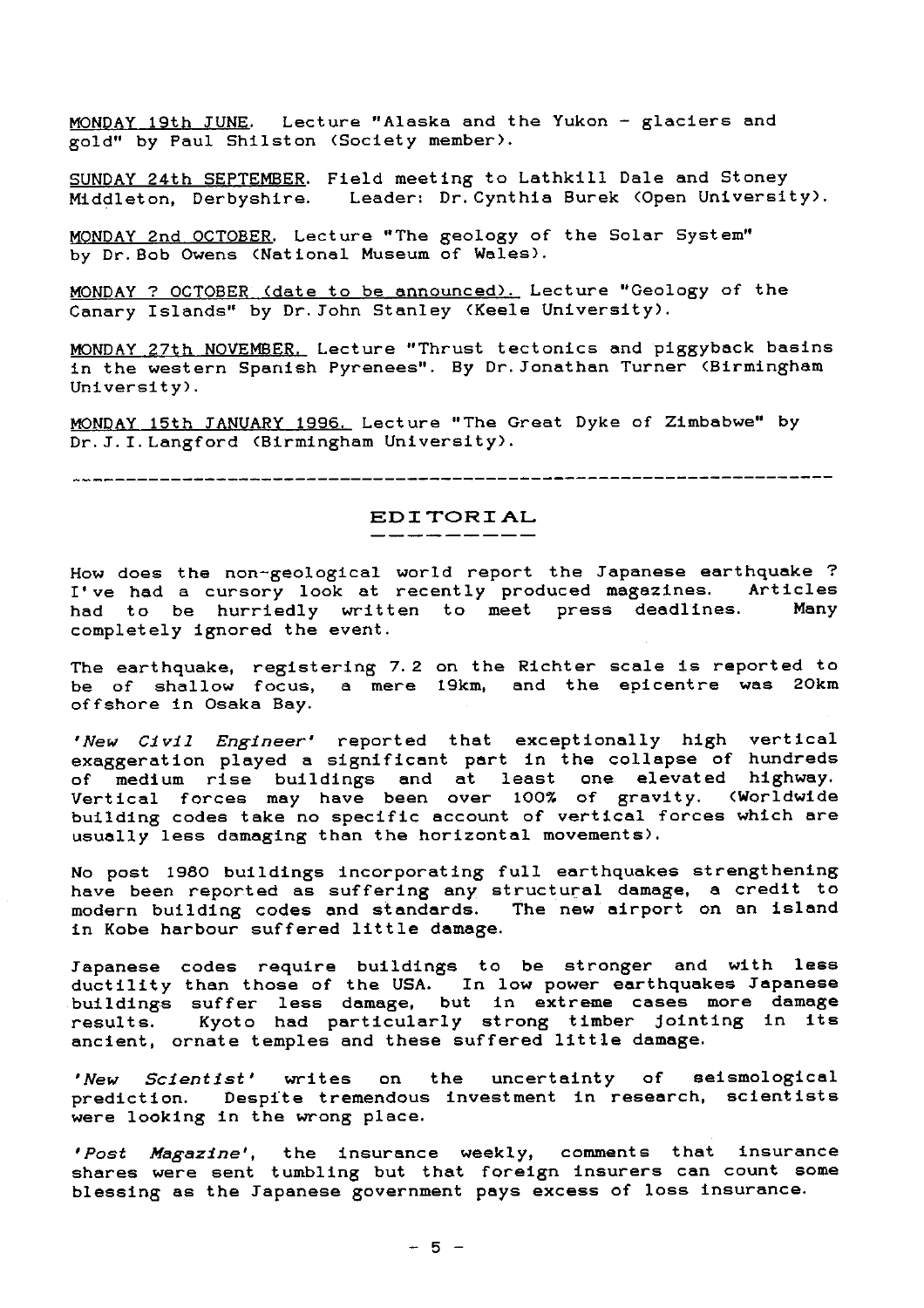The most chilling reports came from the American ' Business *Week'* which writes that in cold economic terms, the devastation looks manageable !

Reconstruction spending could boost Japan's economy by 1.5% over 2 years. The Nikkei stock average dropped Just 0.6% in the two days following the Jolt (my italics).

At one brewery the earthquake took out 1.5 million litres of bottled beer and halted production while a large computer firm will 'lose several days of production at its Kobe area plant'.

# $REPORTS$ <br> $------$

### Monday 14th November. Geology - without a rock hammer ?

Kathie Bowden from the National Remote Sensing Centre Ltd. (NRSC) overwhelmed and impressed us with a deluge of information about the  $\mathbf{h}_{\mathbf{0}}$ achievements and potentialities of artificial satellites. Working through the medium of an excellent array of coloured slides she explained how data from remote sensing is being used. There are three main 'core' areas; Geo-information, Geo-systems, and Operations and Archiving. Founded in 1989 the NRSC hopes to stimulate new applications and markets for remotely sensed information - in other words new ways of using the absolute plethora of information now pouring earthwards.

A couple of examples will, I hope, indicate the scope of the NRSC.

Firstly, the visual effects of different depths of mines and heights of dumps in a projected surface mining operation and the subsequent land restoration, can be shown in a Digital Elevation Model in 3 dimensions from any desired viewpoint.

Secondly, mineral exploration companies use remote sensing to locate geological environments or specific structures likely to be mineralised or oil-bearing; identify and map surface material before field surveys start; identify natural off-shore seepages and measure coastal water depths; and map the lithology and structure at scales from 1: 250, 000 to 1: 25, 000 very cheaply.

The requisite information is derived from the American Landsa Thematic Mapper satellites in both polar and geostationary orbits. The latest in the series is equipped with a Thematic Mapper (TM) instrument, recording reflected radiation in seven wavebands; it also has the Multispectral Scanner System (MSS) using green, red red to near infra-red, and infra-red wavelengths. The TM maps plant species by measuring chlorophyll absorption; biomass content of water bodies; vegetation and soil water content; snow and cloud differentiation; thermal mapping and rock types.

In 1991 the European Space Agency launched its first Remote Sensing Satellite (ERS-1) which uses microwave techniques mainly to measure and record oceanic features such as sea state, sea surface winds, oceanic circulation, sea/ice levels, and accurate sea surface temperatures - to within 0.5 degrees K. Its imaging radar can

 $- 6 -$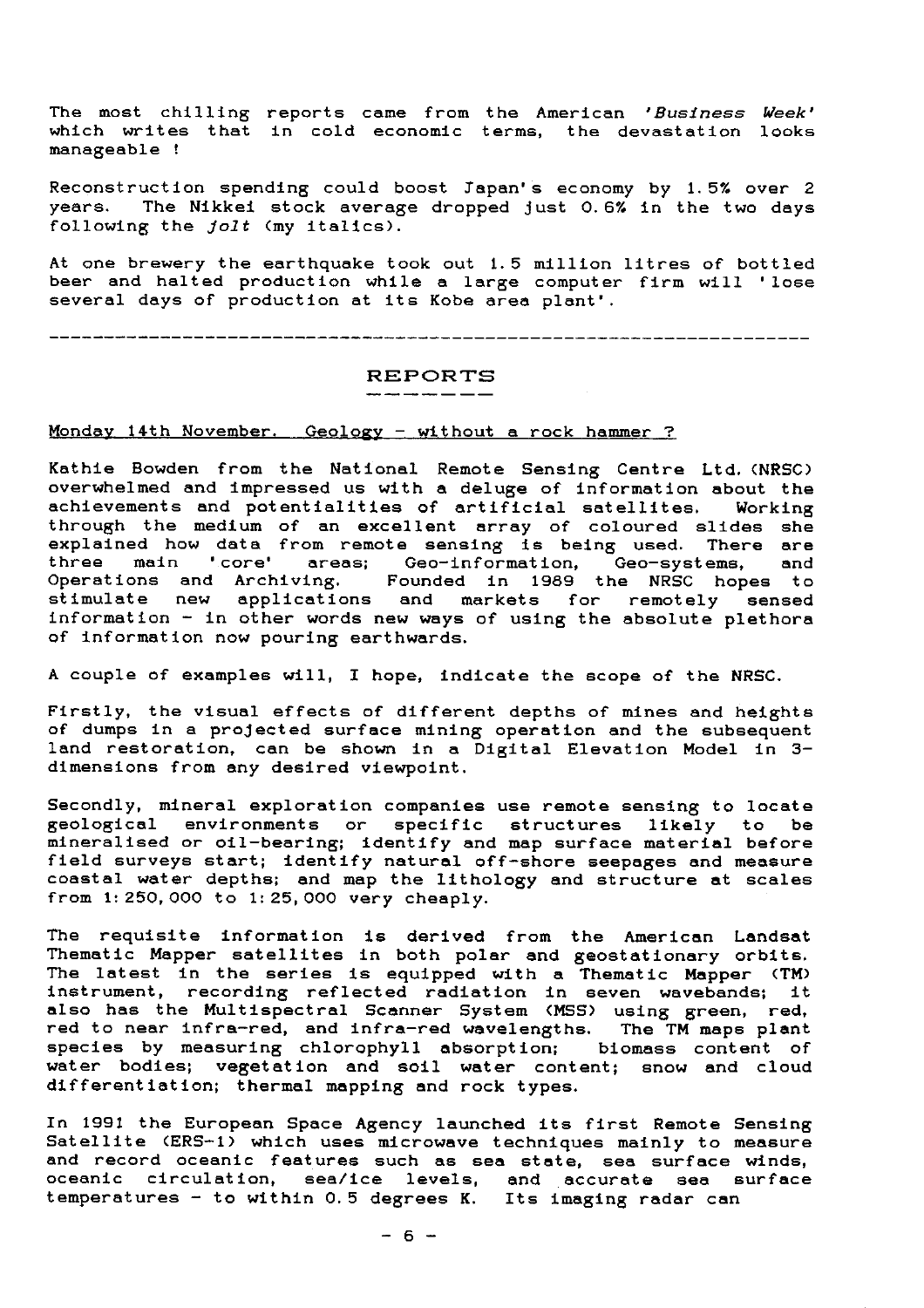collect information irrespective of cloud cover or whether it is day or night and one of its achievements has been the best topographic map of Antarctica.

In addition, the French SPOT (satellite pour l'observation de la terre) satellites (three so far) have taken over three million high-<br>resolution pictures of the earth's surface. The NRSC is the resolution pictures of the earth's surface. licensed distributor for SPOT data.

Are you suitably impressed by these achievements ? We have come a long way since I stood on the sweet machair of Tiree in the Hebrides, in early summer 1957 trying to spot the world's firs artificial satellite SPUTNIK. I failed, of course, in the short, pale, black velvet of night in those latitudes, to see more than a billion stars and had to content myself with its "bleep bleep" on the radio. However I was rewarded with a magnificent auroral display. Incidentally, did you know that there is a pink marble quarry on Tiree of Lewisian Gneiss age ?

The little SPUTNIK bleeps have grown to an avalanche of information over the last 40 years, the bulk of which still lies unexamined. Even if we could absorb all this data will we eventually realise we have opened Pandora's Box ? Will we be like Icarus - will our waxen wings wilt as we wander, wantonly *and* wastefully, wafting, wailingly with the weight of withering, woolly worry, waywardly wavewards ? Non-alliteratively speaking, does this take the fun out of geology ?

Gordon Hensman.

### Monday 28th November. Dr.David Keen (Coventry University) Pleistocene deposits of the Chinese Loess Plateau

The Pleistocene deposits of the Loess Plateau represent the world's largest and most stratigraphically complete sedimentary record of the past 25ma. Because the sediment shows such an unbroken stratigraphy throughout its thickness, it is of great value in unravelling the sequence and duration of climatic fluctuations which have occurred from the Pliocene to the present day.

The climate of the past 2.5ma consists of alternating ice ages (cold, arid glacial episodes) and warmer, wetter temperate interglacials, each of which last approximately 10,000 years. The transformation from one to the other may result from average global<br>temperature fluctuations of as little as 6 degrees C. This temperature fluctuations of as little as 6 degrees C. Pleistocene climatic periodicity was first identified by the Polish scientist Milankovitch, who ascribed the periodicity both to variations in the Earth's orbit, resulting in changes in distance between the Earth and the Sun, and also to changes in the Earth's axial tilt over time.

The importance of the Chinese Loess deposits in the study of ice age The importance of the Uninese Loess deposits in the study of ite age<br>periodicity results from its fossilised gastropod content. The occurrence and abundance of these animals is strictly dependent on temperature and humidity, thus their occurrence in a loess horizon implies that the sediment was deposited in a warmer, humid,<br>interglacial, and their absence implies colder, arid glacial conditions existed at that time. Theoretically therefore it is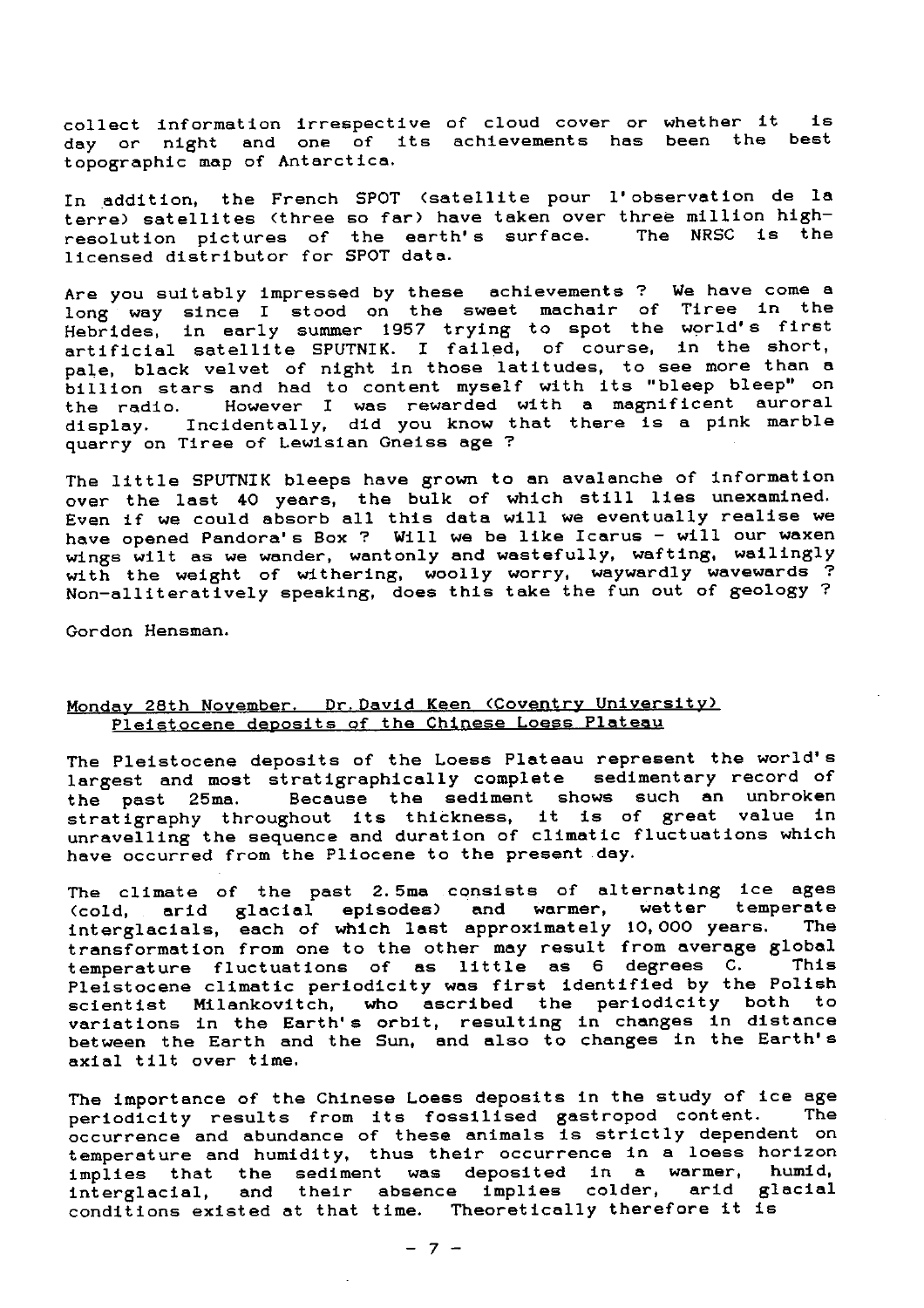possible to trace the climatic cycles from the Pliocene to the present day throughout the thickness of the continuously deposited loess of the Chinese Plateau, from the position within the stratigraphy of both barren and gastropod rich horizons. This information becomes even more valuable when combined with the results produced from the study of other major continental loess deposits which exist in North America (Mississippi region) and Europe (Danube region), and also with oxygen isotope data from studies of loess deposits in stable ocean basins. (High O's levels in oceanic loess correspond to interglacials, whereas during ice ages O'<sup>s</sup> is preferentially evaporated from the oceans to be concentrated into Ice sheets and not into ocean bed loess).

Loess deposits worldwide comprise extremely well sorted, wind blown sediments of quartz, plagioclase feldspar, some mica and tin<sub>)</sub> quantities of heavy minerals, with 50-70% of the sediment falling within the silt size category (10-50µm) and no grains exceeding<br>100µm (0.1mm). It is only deposited in arid areas and has two main sources, these being deserts, and dried-out river bed and flood plain silts exposed during arid glacial episodes.

The Chinese loess is an example of the latter, with its main supply river being the Yellow River (Huang Ho) and its many tributaries which flow across the Loess Plateau, and have therir original sediment source from the uplifting Himalayas and Tibetan Plateau to<br>the south. (The Loess Plateau is in mid north-east China, south-(The Loess Plateau is in mid north-east China, south-<br>ijing, and averages 2000m o.d.). The loess thickness west of Beijing, and averages  $2000$ m o.d.). varies from 300m in the west to 14m against mountain ranges in the east, but due to the climate of the area (varying from arid in the north-west to monsoonal in the south) it is strongly eroded into sharp, steep sided peaks subject to vast landslips. Towards the south the loess hills are completely terraced for rice cultivation.

In 1992, Dr. Keen together with researchers from Liverpool University (bringing palaeomagnetic data) and Prof.Derbyshire (soil scientist) from London's Royal Holloway College, went to the southern area of the Plateau close to Lanzou and Xian to study the loess, which in this region has the Yellow River as its source. Problems encountered on the trip included a lack of 4-wheel drive vehicles, and dirt tracks of loess which made travelling to and from good exposures very long winded. *Landslips,* whilst providing good sectional exposure, were common in this seismically active area. (One week your section is in situ, the next it is 10,000 years downslope !)

The Main collection site, which remained in place througout the duration, was a 41m deep well, cutting down through approximately 150,000 years of sediment. During its construction (by paid and willing locals) the loess was brought up in buckets and bagged in 10kg units. In total, **41 X** 10kg bags were later sieved through a lokg units. In total, 41 x lokg bags were later sieved through a<br>0.5mm mesh, with a hose pipe in an alley at the back of the geological buildings ! The resulting gastropods (typically between 3-6mm in size) including Pupilla Aeoli and the planispiral Cathea Pulveraticula, *were only* identifiable after comparison with a Chinese gastropod collection in the National Museum of Wales, Cardiff, brought back to the UK by missionaries in the 1890's.

Gastropods from the north-west of the Loess Plateau showed low species diversity (5 species only) with high abundances, occurring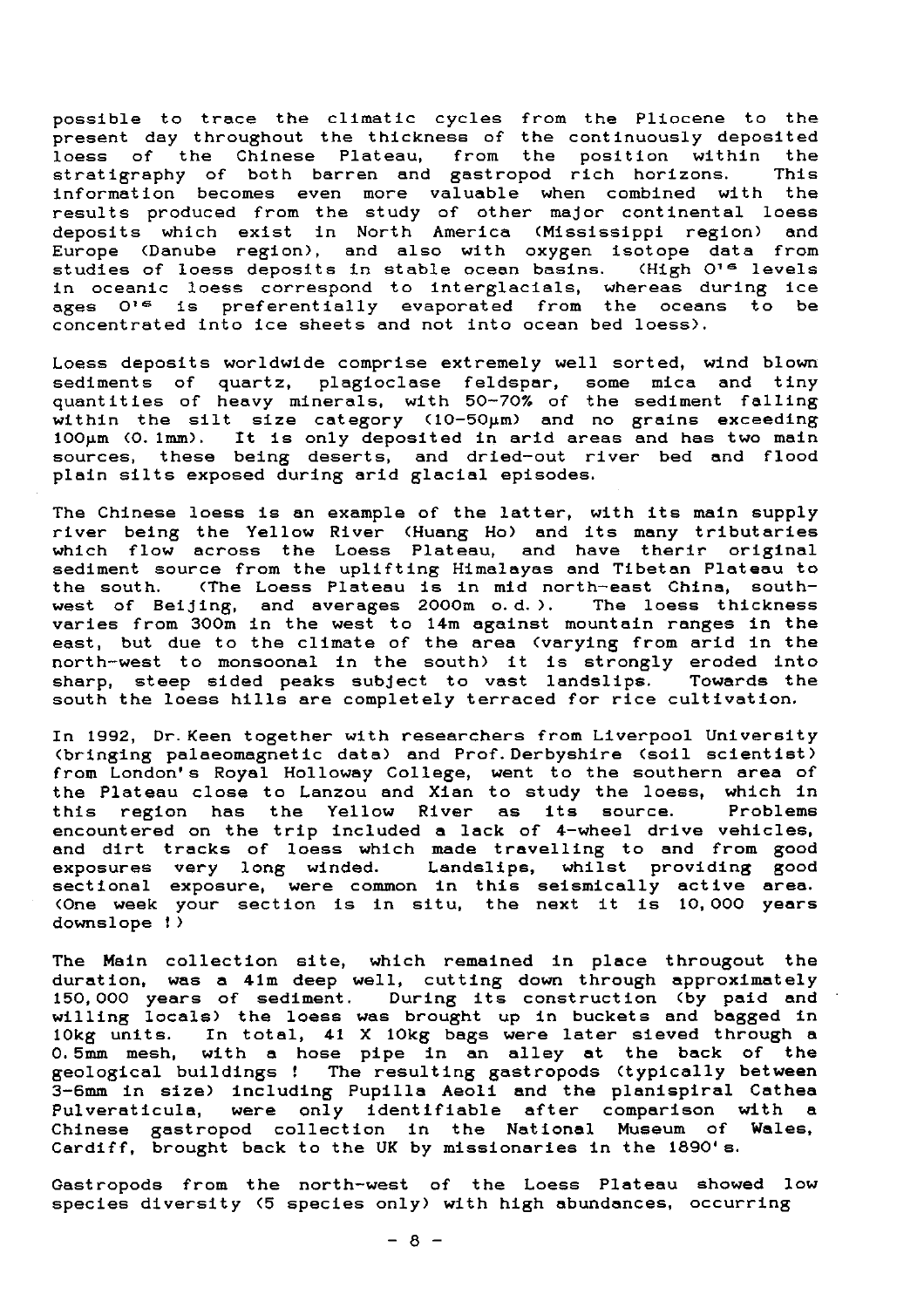in 5 distinct horizons, showing strong periodicity throughout the top 40m of sediment. (The topmost horizon is taken as being the most recent modern-day 'interglacial' deposit). 10-15 mollusc species occurred in loess taken from the middle of the plateau, including gastropods and slugs (identifiable by their plate-like calcite internal skeleton) indicating a more humid climate, and again showing 5 marked periodicities through the sediment's depth. Results from the monsoonal south were disappointing, as acidic soils destroyed most of the calcium carbonate molluscs, providing very little data.

The mollusc data from all areas when correlated showed 5 strong peaks with high numbers of gastropods, indicating 5 definite warmer, humid interglacials including the surficial modern-day peak. Conversely, gastropod absences within the sediments indicate a proportionally equal amount of time with cold, arid ice age glaciations over the past 150,000 years. The longest interglacial comprises 3 close set peaks, of approximately 130,000 years in age (at about 35m depth) and at present the modern day peak is small in comparison.

When the Chinese loess data was compared with oceanic loess oxygen isotope data, a strong correlation was seen between high gastropod numbers and O<sup>16</sup> peaks, both indicating interglacial conditions, and gastropod absences with low concentrations of  $O^{16}$  of the ice ages.

Dr.Keen believes that due to the physical, technological and political hindrances which **exists** in China, further study of Pleistocene climates will probably be based upon renewed interest in the Mississippi loess in the USA providing the opportunity for borehole data from far greater depths than has been possible in China.

Sam Richards

## **NEWS IN BRIEF**

*1. 'Earth Heritage' is a* new magazine, launched in January 1994, published twice yearly by Great Britain's country conservation agencies: English Nature, Scottish Natural Heritage and the Countryside Council for Wales. *Earth Heritage* contains articles on geological, landscape and wildlife conservation. Individual subscription costs £5.50 (send cheques made payable to English Nature to Dept. EN5, English Nature, Northminster House, Peterborough, PE1 1UA).

2. The Royal Geological Society of Cornwall is one of the oldest geological institutuions in the world. Its premises, a Grade 1 listed building, were closed in 1987 due to deterioration. A programme of building renovation and environmental improvement has .<br>permitted the return of the collections and library from temporary storage. Further funding is required.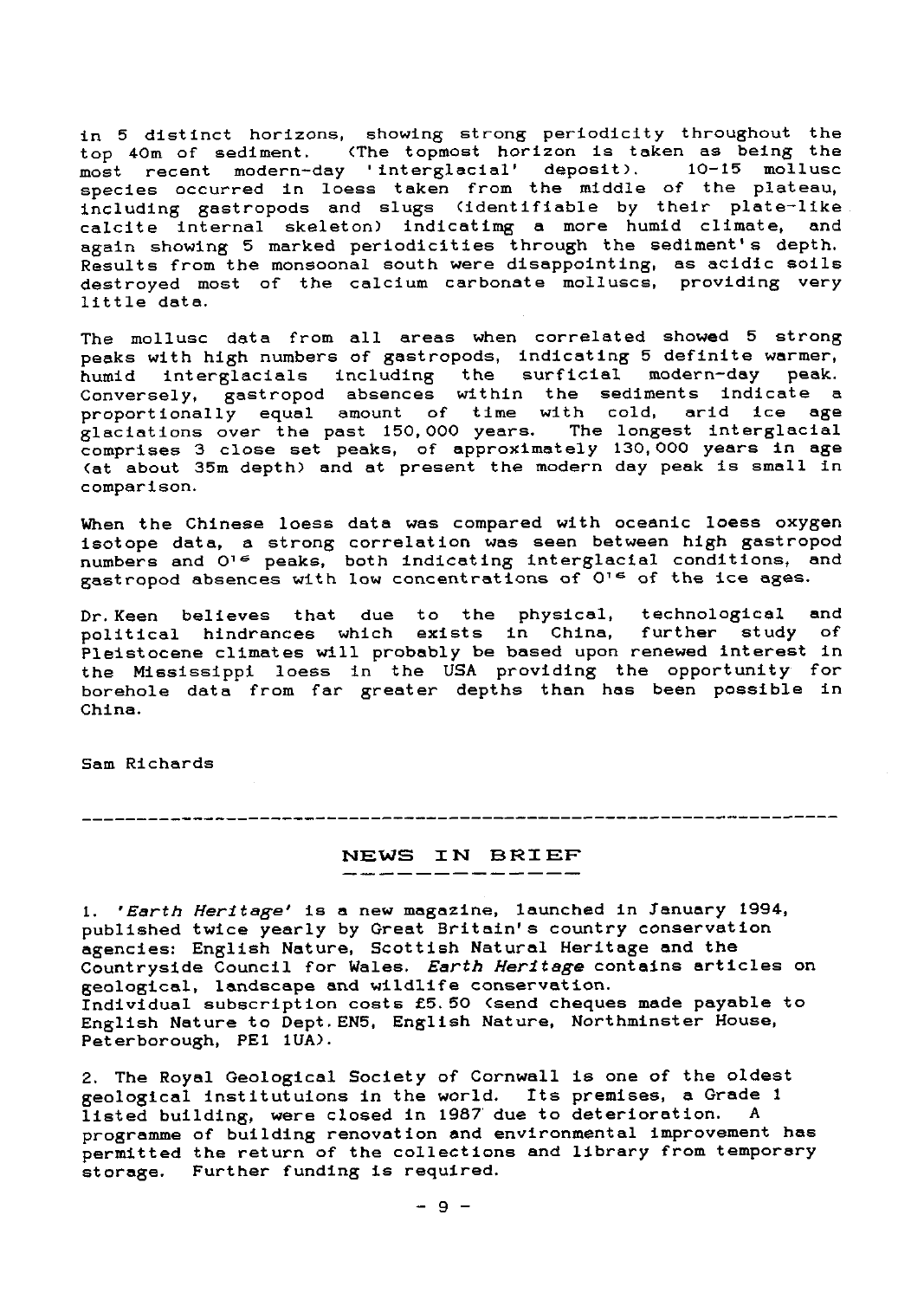Contributions should be addressed to the : R. G. S. C. Museum Restoration Appeal, Cornwall Geological Museum, Alverton, Penzance, Cornwall TR18 2QR

3. Eric Robinson (Geologists Association) writes: ' We have just discovered the existence of a splendid one sheet 1: 500, 000 scale Geology Map of Iceland (1993). Costing £9.50, this is a wonderfully clear summary of the Geology. It is obtainable in this country from the Iceland Information Centre, P. O. Box 434 Harrow, Middlesex HP1 3HP (08i422 2825) . Mention the G.A.'

4. At the February lecture we hope to have on sale a few copies of the new G.A. guide to Iceland at the reduced price of £6.80.

5. Lapidary Publications of 84 High St. Broadstairs, Kent CT10 133 0843 862256 have sent the Society their bookiist and order form. Gems magazine has ceased publication.

6. Trinity College, Dublin announces the publication of an illustrated history of the Department of Geology entitled 'In Marble Halls' and a walking guide to 'The Building Stones of Dublin'. Both are obtainable from the Geology Department at IR£7.

7. The editor of the BCGS Newsletter has just had published by the Dorothy L.Sayers Society a paper on the Geology of the Devil's Flat Iron. In Miss Sayers' novel 'Have His Carcase' a body is found on the rock. The paper attempts to locate the rock within the S.W. of England from the descriptions in the novel. I am happy to send a copy of this eccentric work to anyone who requests it.

### 8. WELCOME TO NEW MEMBERS.

-----------------------

Eddie Bailey - Worcester. Marion Coombes - Sutton Coldfield. D. J. Holden - Codsall. Terry Johnson - Selly Oak. Katherine Morgan - Cannock Martin Normanton & Family - Walsall. Vivienne Pickett - Tamworth. Miss Sam Richards - Oldbury. Andrew Rochelle - Telford.

9. FIELD STUDIES COUNCIL - **RESIDENTIAL COURSES 1995.**

------------------------------------------------

(a) Preston Montfort Field Centre.

Details and booking: Preston Montfort Field Centre Montfort Bridge Shrewsbury SY4 1DX phone: 01743-850380

(1) Rocks, minerals and mines. 9-11 Tune. £90 (2) Geology and scenery of the Welsh borderland. 28 Tuly-4 August. £220